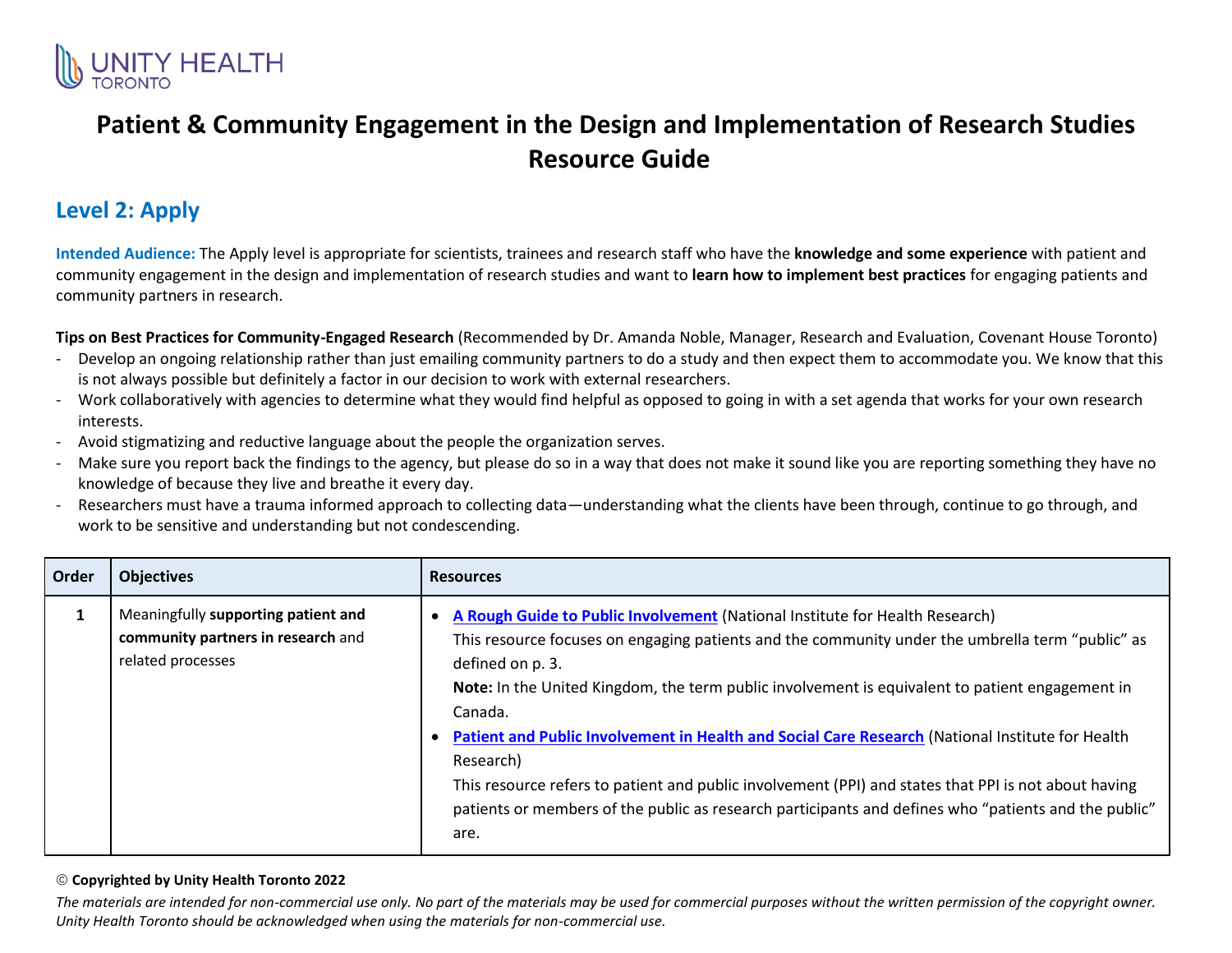

|              |                                                                                | Sections to consider: "Who are Patients and the Public; p. 6" and "What do I call people who I involve<br>in; p. 8".<br>• The Six UK Standards for Public Involvement (National Institute for Health Research)<br>A framework for what good public involvement looks like. The six standards are: Inclusive<br>Opportunities, Working Together, Support and Learning, Governance, Communications, and Impact.<br>• Indigenous Community Research Partnerships (Queen's University)<br>Indigenous Community Research Partnerships is an open-access online training resource developed<br>to educate researchers about respectful research partnerships with urban, rural or remote<br>Indigenous communities.<br><b>Engaging Indigenous Patient Partners in Patient-Oriented Research: Lessons from a One-Year</b><br>Initiative (Tremblay et al., 2020)<br>Section to consider: "Results: Four components of Indigenous patient engagement in research; p. 5"<br>• From Tokenism to Meaningful Engagement: Best Practices in Patient Involvement in an EU Project<br>(Supple et al., 2015)<br>An article about best practices in patient involvement, including an example from the European<br>Union. Five key principles for the success of the patient involvement group are presented: involve<br>early, involve deeply, have patients' feedback on project progress, include patients in dissemination<br>and help patients convey their own story. |
|--------------|--------------------------------------------------------------------------------|-----------------------------------------------------------------------------------------------------------------------------------------------------------------------------------------------------------------------------------------------------------------------------------------------------------------------------------------------------------------------------------------------------------------------------------------------------------------------------------------------------------------------------------------------------------------------------------------------------------------------------------------------------------------------------------------------------------------------------------------------------------------------------------------------------------------------------------------------------------------------------------------------------------------------------------------------------------------------------------------------------------------------------------------------------------------------------------------------------------------------------------------------------------------------------------------------------------------------------------------------------------------------------------------------------------------------------------------------------------------------------------------------------------------------------------------------------------|
| $\mathbf{2}$ | Best practices for including people with<br>lived experience in research teams | <b>• Building Meaningful Patient and Public Engagement: Resources and Tools (Centre for Healthcare</b><br>Innovation)<br>Includes easy-to-follow guides and tools for planning, budgeting and conducting trauma-informed<br>and inclusive patient and community engagement activities.<br>• Resources & Style Guides for Framing Health Equity & Avoiding Stigmatizing Language (Centers for<br>Disease Control and Prevention)References for having an inclusive communication and avoid<br>stigmatizing language when engaging patient and community partners.<br>• Actively Involving Patients/Public with Trials Methodology Research: Report of Workshop<br>(University of Manchester, 2019)<br>The workshop report includes learnings from a variety of methodological studies that involved<br>patient engagement.<br>• Patient Stakeholder Engagement in Research: A Narrative Review to Describe Foundational<br><b>Principles and Best Practice Activities (Harrison et al., 2019)</b><br>Section to consider: "Foundational framework summarizing principles and best practice activities                                                                                                                                                                                                                                                                                                                                                      |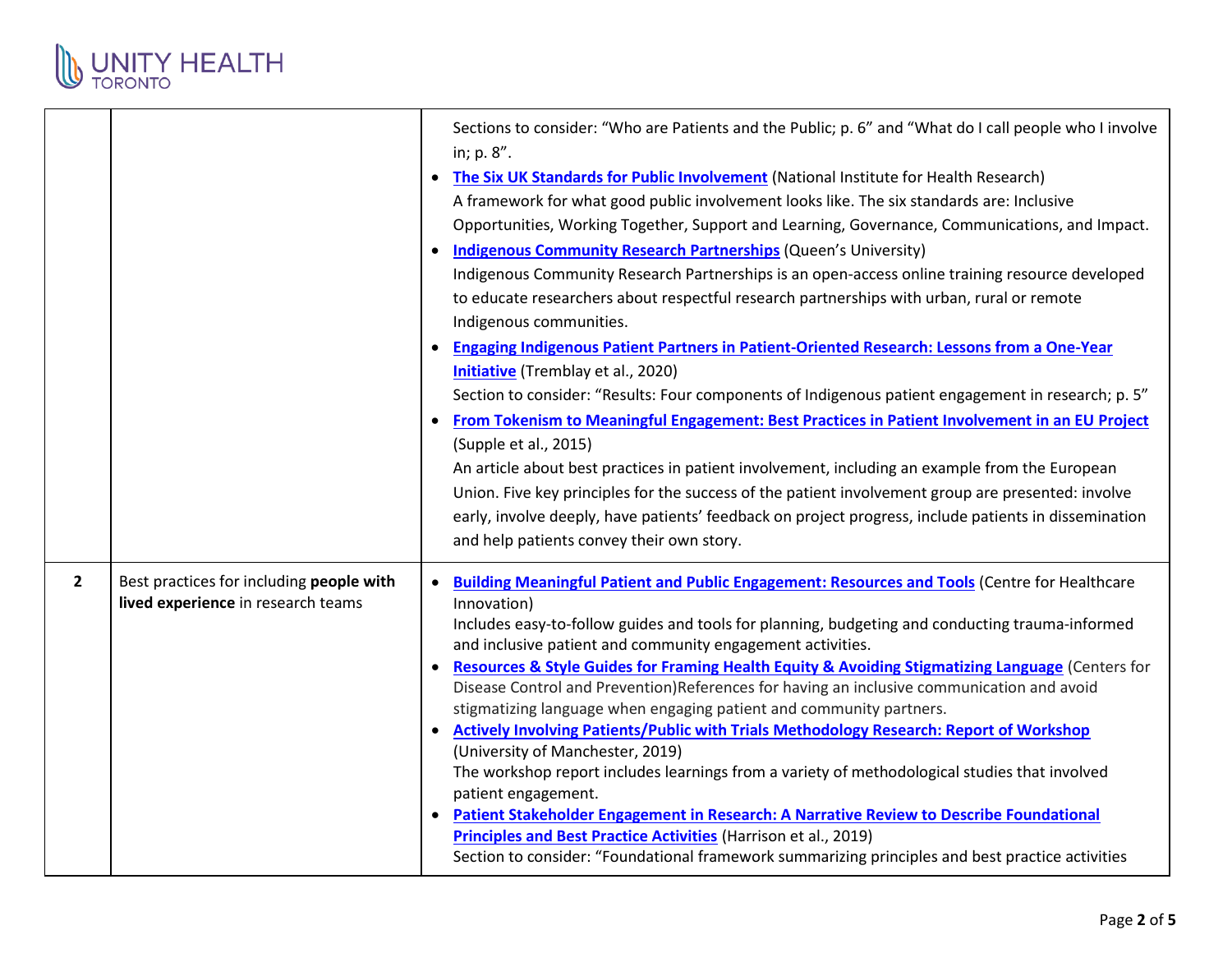

|   |                                                                                                            | supporting patient stakeholder engagement in research; Fig. 2"<br>• Beyond Community Engagement: Centering Research through Indigenous Epistemologies and<br>Peoplehood (Huaman et al., 2019)<br>This commentary focuses on the importance of centering the research participants instead of<br>centering researchers (easier said than done).<br>• Aligning the Goals of Community-Engaged Research: Why and How Academic Health Centers Can<br><b>Successfully Engage with Communities to Improve Health (Michener et al., 2012)</b><br>Sections to consider: "Authors' Suggested Strategies to Improve Working Relationships Between<br>Academic Health Centers and Their Partners in Community-Engaged Research; Table 1"<br>• Engaging Youth in Research Planning, Design and Execution: Practical Recommendations for<br>Researchers (Hawke et al., 2018)<br>Developed by CAMH researchers, this article provides guidelines for academic researchers to make<br>youth engagement a key tenet of their youth-oriented research initiatives.<br>• Patient and Family Engagement in the Development of Core Outcome Sets for Two Rare Chronic<br>Diseases in Children (Vanderhout et al., 2021)<br>Core outcome sets (COS) are lists of consensus-determined outcomes to be measured and reported<br>in all clinical research studies within a disease area. In this paper, researchers and patient partners<br>provide a resource for COS developers to meaningfully and effectively engage patients and families. |
|---|------------------------------------------------------------------------------------------------------------|-------------------------------------------------------------------------------------------------------------------------------------------------------------------------------------------------------------------------------------------------------------------------------------------------------------------------------------------------------------------------------------------------------------------------------------------------------------------------------------------------------------------------------------------------------------------------------------------------------------------------------------------------------------------------------------------------------------------------------------------------------------------------------------------------------------------------------------------------------------------------------------------------------------------------------------------------------------------------------------------------------------------------------------------------------------------------------------------------------------------------------------------------------------------------------------------------------------------------------------------------------------------------------------------------------------------------------------------------------------------------------------------------------------------------------------------------------------------------------------------------------------------------|
| 3 | Understanding the concept of power<br>sharing (role of power and self-location in<br>community engagement) | • Ethics Guidance for Developing Partnerships with Patients and Researchers (Canadian Institutes of<br>Health Research)<br>This guidance was designed to help researchers and patients develop research partnerships in the<br>design or conduct of research - a process known as patient-engaged research. This kind of research is<br>similar to community-engaged participatory research. However, patient-engaged research also brings<br>the living or lived experiences of patients to the research activity.<br>• Addressing Power Dynamics in Community-Engaged Research Partnerships (Andress et al., 2020)<br>• Power Dynamics in Community-Based Participatory Research: A Multiple-Case Study Analysis of<br>Partnering Contexts, Histories, and Practices (Wallerstein et al., 2019)<br>• The Coin Model of Privilege And Critical Allyship: Implications for Health (Nixon, 2019)<br>• We are the Researched, the Researchers, and the Discounted: The Experiences of Drug User<br>Activists as Researchers (Simon et al., 2021)                                                                                                                                                                                                                                                                                                                                                                                                                                                                          |
| 4 | Sharing budgets and resources with<br>patient and community partners                                       | • Patient Partner Appreciation Policy and Procedure Co-developed by Patients (SPOR Evidence<br>Alliance)<br>Information on how to provide fair compensation to patient and public partners, reimburse for<br>meeting and travel related expenses, and other costs.                                                                                                                                                                                                                                                                                                                                                                                                                                                                                                                                                                                                                                                                                                                                                                                                                                                                                                                                                                                                                                                                                                                                                                                                                                                      |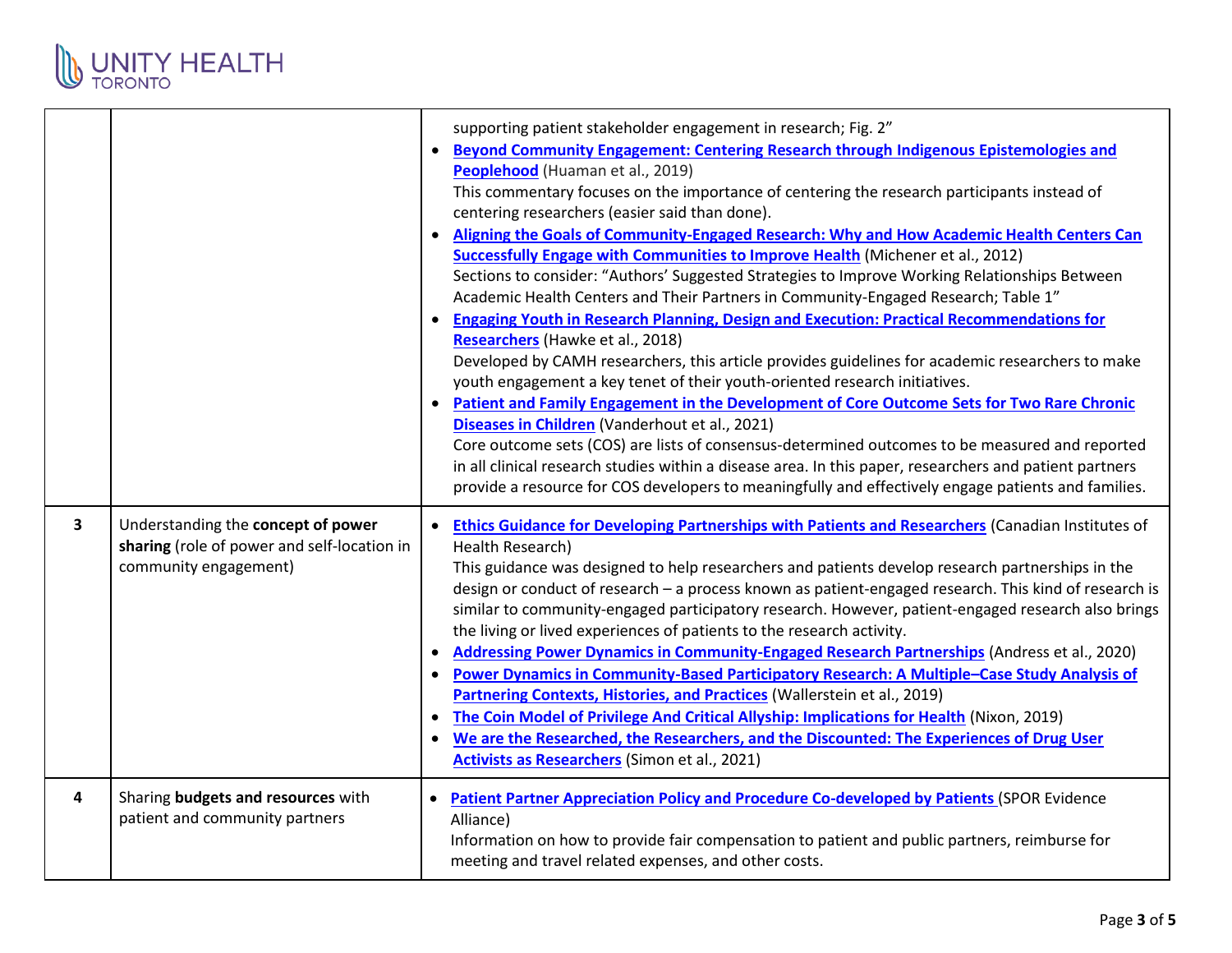

|                |                                                                                                                                                                          | • Community-Engaged Research with Community-Based Organizations (University of California San<br>Francisco)<br>A resource manual for researchers on conducting community-engaged and translational research.<br>Sections to consider: Topics 9 and 13<br><b>Building Partnerships in Community-Based Participatory Research: Budgetary and Other Cost</b><br><b>Considerations</b> (Hoeft et al., 2014)<br>A case study that provides detailed costing information about community engagement plans. Useful<br>for planning budgets, and justifying them in grant applications.<br>• Community Engaged Research Practice (CIHR Canadian HIV Trials Network)<br>Section to Consider: Compensation, p. 9                                                                                                                                                                                                                                                                                                                                                                                                                               |
|----------------|--------------------------------------------------------------------------------------------------------------------------------------------------------------------------|--------------------------------------------------------------------------------------------------------------------------------------------------------------------------------------------------------------------------------------------------------------------------------------------------------------------------------------------------------------------------------------------------------------------------------------------------------------------------------------------------------------------------------------------------------------------------------------------------------------------------------------------------------------------------------------------------------------------------------------------------------------------------------------------------------------------------------------------------------------------------------------------------------------------------------------------------------------------------------------------------------------------------------------------------------------------------------------------------------------------------------------|
| 5              | Ensuring a collaborative approach to<br>knowledge mobilization between<br>patient/community and researcher                                                               | • Design Thinking as an Integrated Knowledge Translation Tool (CHI KT Platform)                                                                                                                                                                                                                                                                                                                                                                                                                                                                                                                                                                                                                                                                                                                                                                                                                                                                                                                                                                                                                                                      |
| 6              | Best practices for creating equitable<br>research teams when engaging patients<br>and community partners                                                                 | • Best Practices for Equitable Research at Each Step of the Research Process (University of Washington<br>Institute of Translational Health Sciences)<br>Includes best practices and strategies for integrating the value of equity into the research process.<br>• Building Equitable Patient Partnerships during the COVID-19 Pandemic: Challenges and Key<br><b>Considerations for Research and Policy (Sayani et al., 2021)</b>                                                                                                                                                                                                                                                                                                                                                                                                                                                                                                                                                                                                                                                                                                  |
| $\overline{7}$ | Ensuring an anti-racist, equitable and<br>socially accountable approach to<br>recruitment of community members,<br>patients, family, and people with lived<br>experience | • Guidelines for Enhancing the Engagement of People With Lived Experience (Human Services &<br><b>Justice Coordinating Committee)</b><br>This resource was developed to provide guidance on engaging people with lived experience in a<br>meaningful and effective manner. It provides strategies and resources to help direct researchers and<br>committees in their engagement work.<br>• Two-Eyed Seeing (Institute for Integrative Science & Health)<br>Two-Eyed Seeing refers to learning to see from one eye with the strengths of Indigenous knowledges<br>and ways of knowing, and from the other eye with the strengths of Western knowledges and ways of<br>knowing  and learning to use both these eyes together, for the benefit of all.<br>• Conducting Research through an Anti-Racism Lens (University of Minnesota)<br>This guide shares racist research systems and practices, followed by resources for mitigating those<br>problematic systems and practices.<br>• Key Practices for Community Engagement in Research on Mental Health or Substance Use<br>(Re:searching for LGBTQ Health, University of Toronto) |